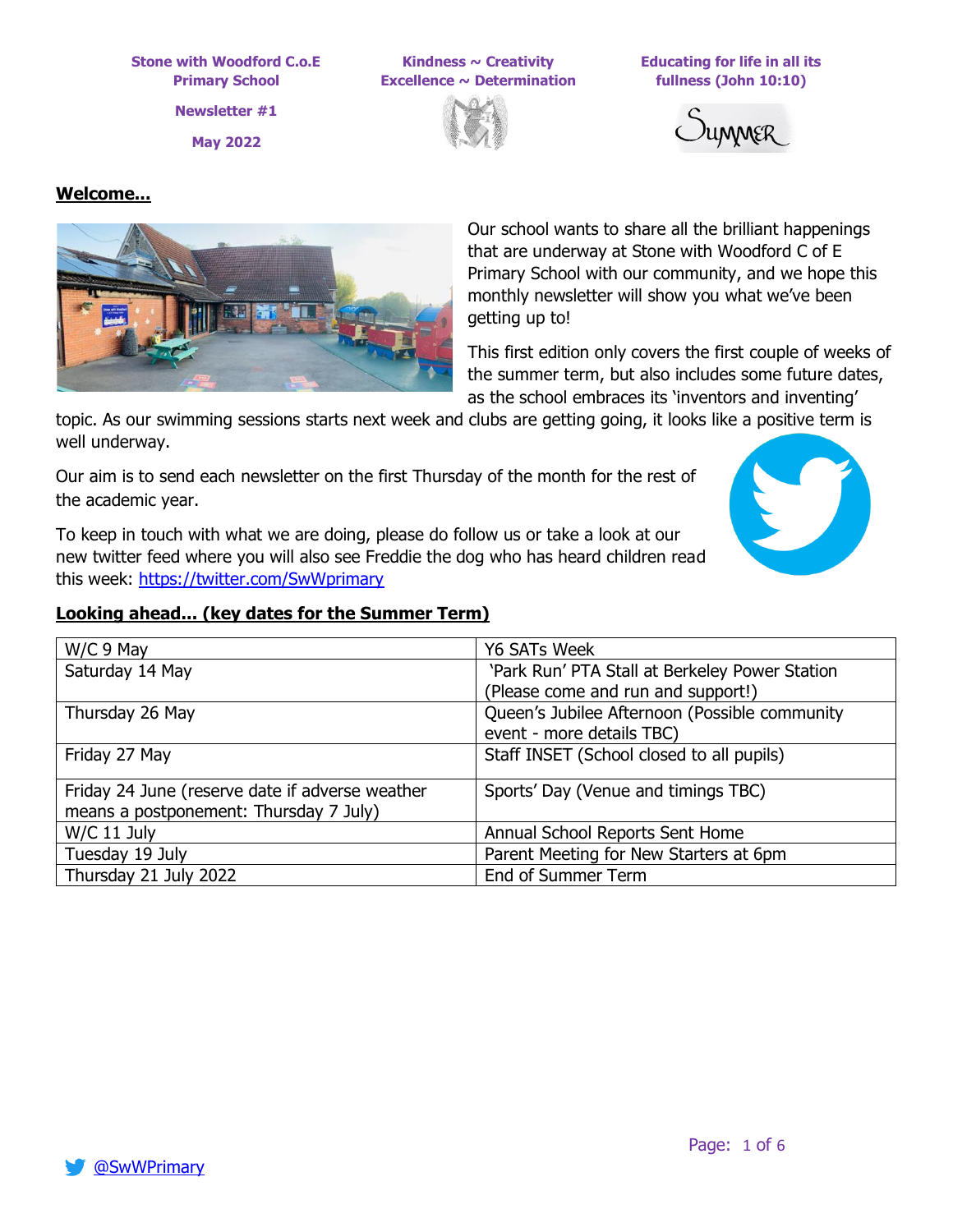**Newsletter #1**

**May 2022**

**Kindness ~ Creativity Excellence ~ Determination**



**Educating for life in all its fullness (John 10:10)**



## **Celebration of Learning...** Beech

This term, we have been exploring different inventing ideas. We have been expanding our imaginations in the role play area - there have been rockets and boats created to explore the rainforest and a dinosaur town too.

## **Chestnut**

The children have been reading "Where Ocean Meets Sky" by the Fan Brothers. For their first day of learning, the class had a special package arrive containing items from Grandpa's office. They made lots of predictions about the character and what he liked doing.



## Oak

Oak class have been enjoying 'The Highland Falcon Thief' and looking at the impact the railway has had on Great Britain. They have been studying forces and the inventors that have overcome challenges of the British landscape.

Willow

In Willow class, year 6 have been busily preparing for their SATs. But we have packed in plenty of creative experiences: a jazz concert, gymnastics, garage band workshops and daily visits to Jamaica in our class book, 'When Life Gives You Mangoes'.

## **Orienteering, Music Festival and Sport…**



Although we are only at the end of our first week of term and as life returns to a 'new normal'; these experiences that we offer hugely enrich school life. Year 5 had the opportunity to test their mapping skills during the inter-schools orienteering competition; two of our very

own (Benjamin and Esme) took home first place! Willow class

experienced jazz through the ages at Cheltenham Jazz festival before a great time at Checkers gymnastic Centre trying out a range of equipment and skills. Our thanks go to all the staff that are making these events possible again.

## **Playground Train…**

Please can we ask families to watch their children very carefully if they are using this equipment at the end of the school day as they await collection for their own children. This is for our school's children during the school day. There have been a couple of near-accidents in the first couple of weeks this term, that we would like to avoid going forward.



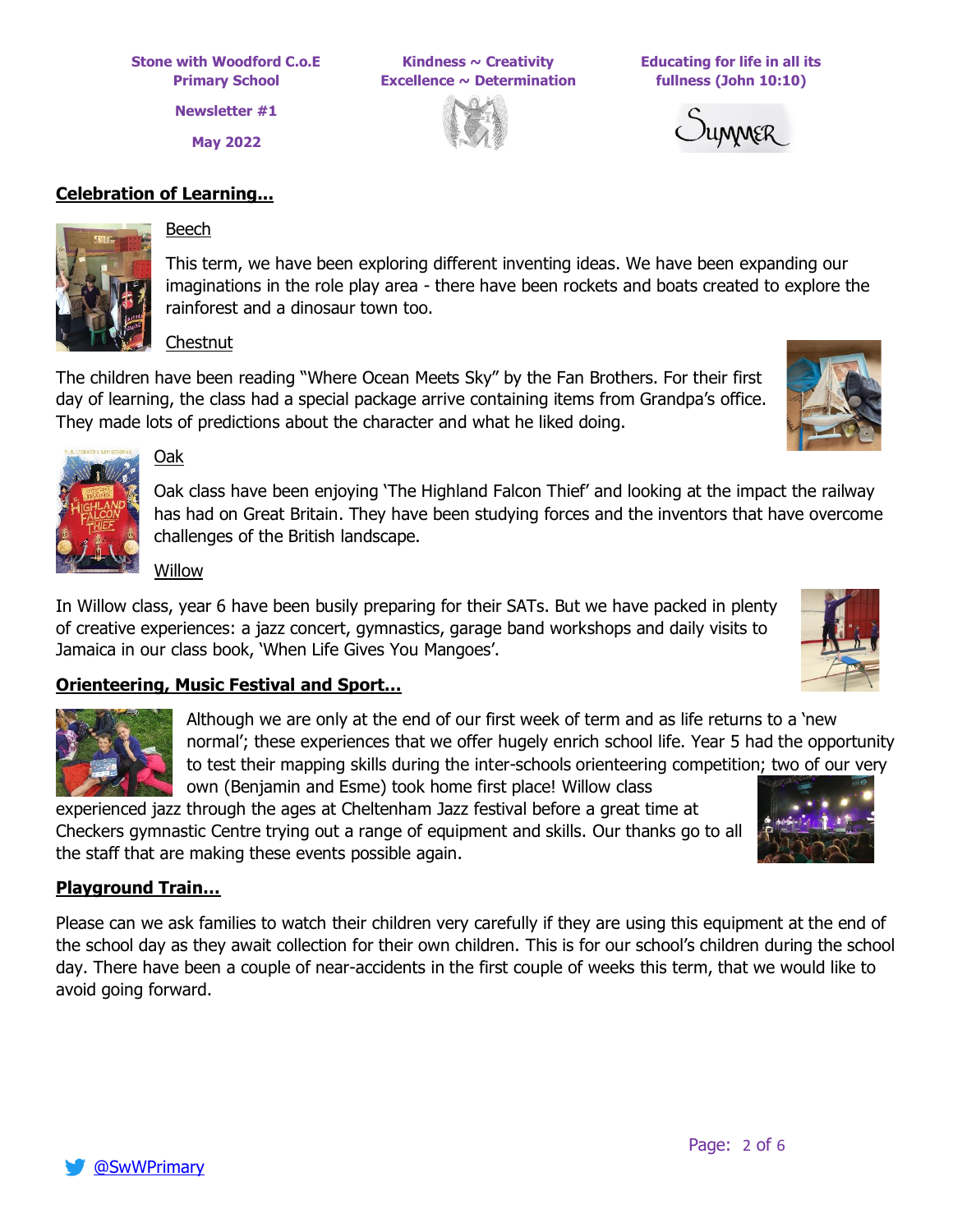**Newsletter #1**

**May 2022**

**Kindness ~ Creativity Excellence ~ Determination**



**Educating for life in all its fullness (John 10:10)**



## **Family Engagement...**

Many thanks for your responses to the parental survey. The school will look at all the comments raised and will try to address each one going forward to show how we can develop. The first few are here...

| <b>Family Comment</b>                                                                                                                                                                                                                                                            | Response                                                                                                                                                                                                                                                                                                                                                                                                                                                    |
|----------------------------------------------------------------------------------------------------------------------------------------------------------------------------------------------------------------------------------------------------------------------------------|-------------------------------------------------------------------------------------------------------------------------------------------------------------------------------------------------------------------------------------------------------------------------------------------------------------------------------------------------------------------------------------------------------------------------------------------------------------|
| Being made to stand outside the school gates is not safe.                                                                                                                                                                                                                        | We are monitoring all safeguarding within school and<br>we will have a staff member at the gate when it is<br>open to ensure this situation doesn't reoccur. If you<br>notice any safequarding concerns; please speak to<br>the school office or head teacher immediately.                                                                                                                                                                                  |
| On the whole we are extremely pleased with the school<br>and all that it offers. We do feel that some children who<br>misbehave are not dealt with in any way that seems to<br>deter them and would welcome a stricter behaviour<br>policy which makes it fair for all children. | Kindness is one of the key values that is being<br>promoted within the school. Please be reassured all<br>children's behaviours are carefully and considerately<br>dealt with; we would not talk about another child's<br>situation with any other family other than their own.<br>Behaviours are a complex system; please be<br>reassured that we deal with each incident<br>individually and we strive for consistency and<br>fairness in all that we do. |
| Sometimes we can be waiting to be let in (to breakfast<br>club) as we can't be easily seen from the cottage, a<br>doorbell would be great!                                                                                                                                       | A doorbell for the cottage has been purchased and<br>will hopefully provide more efficiency in the<br>mornings.                                                                                                                                                                                                                                                                                                                                             |

## **Supportive families at home – Working together**

Each month we will provide you with details on how you can support your child's learning at home. This is a crucial link for us as we try to work collaboratively to build the best outcomes for children.

## E-safety



Raising children in the digital age seems to be getting tougher, with the world currently experiencing so many uncertainties. From the continuing impact of COVID-19 to the war in Ukraine, right now children across the globe can scarcely go online without being exposed to unsettling stories, images and ideas. Reassuring a concerned child can be difficult, especially when bad news feels omnipresent. We've put together some advice to help you in discussing upsetting events with young ones.

In the guide at the end of the newsletter, you'll find several tips such as encouraging your child to ask questions, setting limits and to emphasise hope.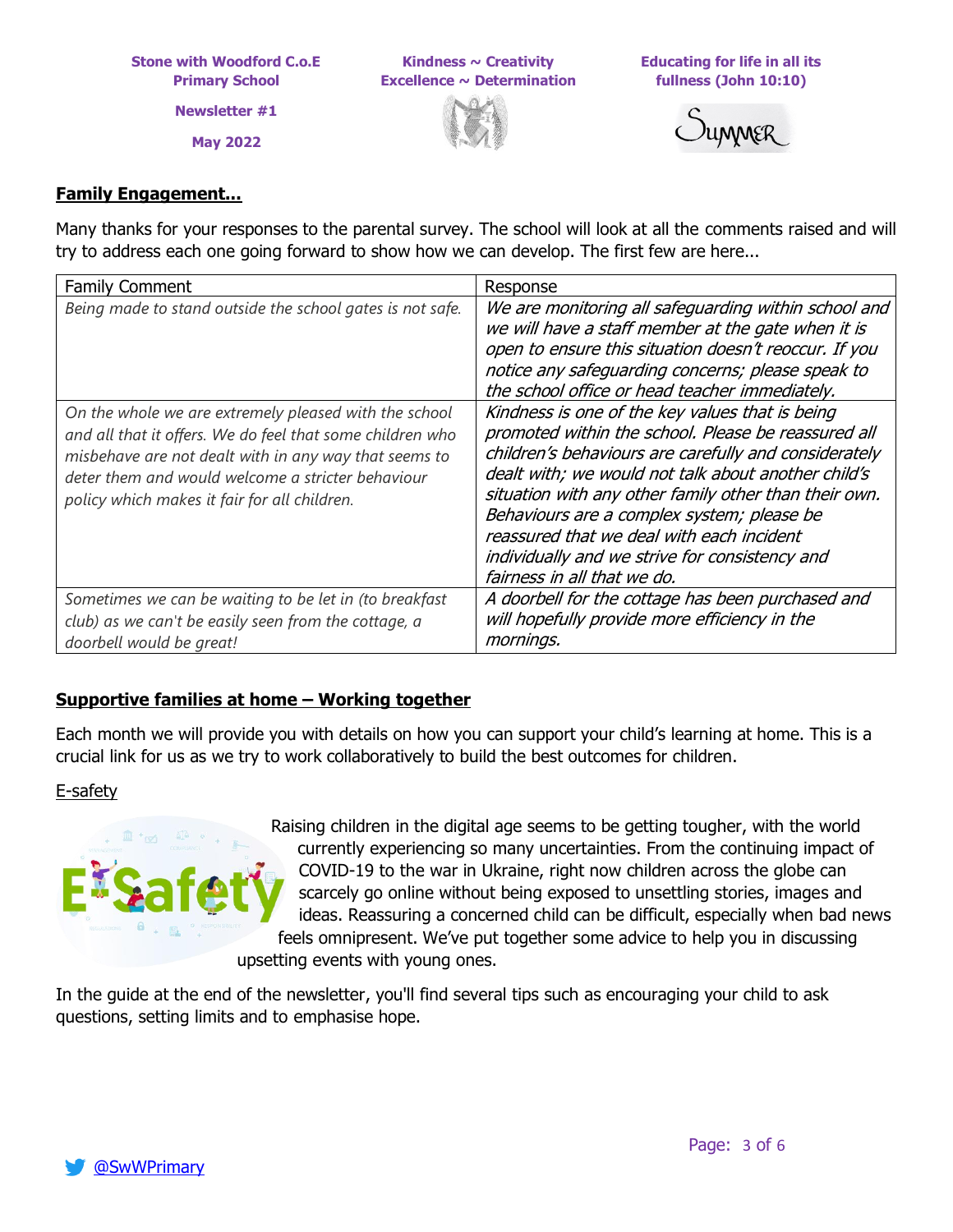**Newsletter #1**

**May 2022**

**Kindness ~ Creativity Excellence ~ Determination**



**Educating for life in all its fullness (John 10:10)**





## Maths

Maths is a great subject in which every single person can achieve very high levels. Some work from Jo Boaler at Stanford University reminds us how important struggle is [\(watch here\)](https://www.youcubed.org/resources/excerpt-of-jo-from-the-importance-of-struggle/). We will look to increase parental engagement within this subject as we move forward to develop your children's learning.

White Rose Maths have created an app for developing children's recall skills, which if used and practiced regularly to develop mastery, can help free up brain space for other more complex calculations <https://whiterosemaths.com/1-minute-maths>

## Reading recommendations

As you know we love our reading at Stone with Woodford Primary School – if you are looking for the latest recommendations then please check out [the](https://www.booksfortopics.com/april-2022?utm_campaign=9c308762-95b4-46ce-924c-d4f7a9c01683&utm_source=so&utm_medium=mail&cid=f18e2dbb-6244-4d94-8535-97c301ed9181)  ['Books For Topics' link](https://www.booksfortopics.com/april-2022?utm_campaign=9c308762-95b4-46ce-924c-d4f7a9c01683&utm_source=so&utm_medium=mail&cid=f18e2dbb-6244-4d94-8535-97c301ed9181) on some new wonderful reads from April 2022.



## **Lost property FREE school**

After half term (from June) we are going to try and be a lost-property free school. For this to be a success, we require every item belonging to a child to be named. Any items that are unnamed will be named by staff using a Sharpie pen. Any item that has 'got lost' will then be able to be relocated to the child immediately and save us significant space in school for other resources. Please help us by ensuring we hardly need to use our sharpies!

Thank you for reading and we welcome your support as we move forward each day (if you have time, please find below some supportive documents we hope that you find interesting).

## **The Stone with Woodford School Team**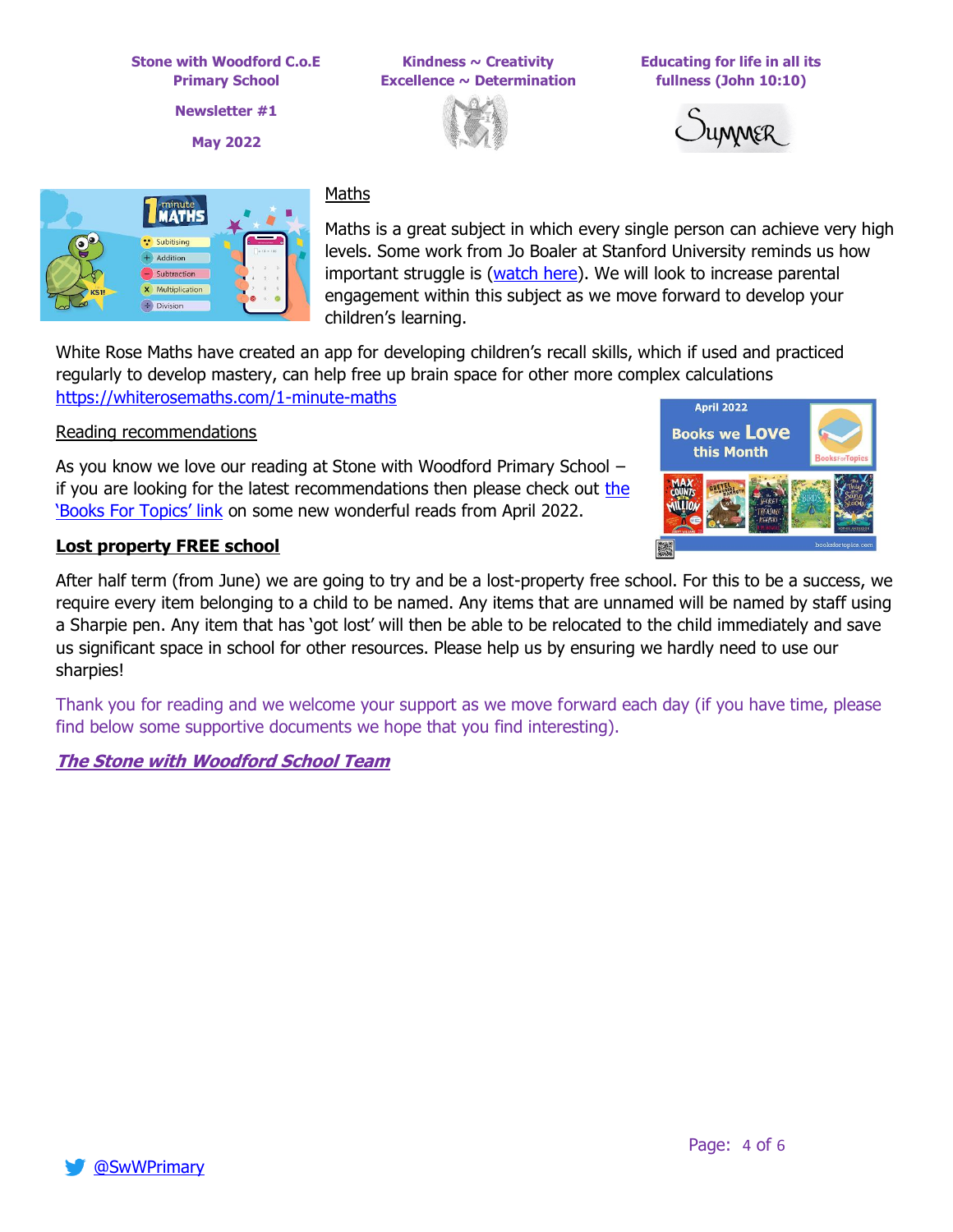**Newsletter #1** 

**May 2022** 

Kindness  $\sim$  Creativity **Excellence**  $\sim$  **Determination** 



At National Online Safety, we believe in empowering parents, carers and trusted adults with the information to hold an informed conversation about online safety with their children, should they are the information of the c

**Educating for life in all its** fullness (John 10:10)



# **SUPPORTING CHILDRENTO DEAL WITH UPSETTING CONTENT A Guide for Parents and Carers**

Raising children in the digital age seems to be getting tougher, with the world currently experiencing so many uncertainties. From the continuing impact of COVID-19 to the war in Ukraine, right now children across the glob

 $\bullet$ 

2

ີ3

4

 $\overline{\mathbf{5}}$ 

6

 $\mathsf{o}^{\mathsf{o}}$ 



### FIND OUT WHAT YOUR CHILD KNOWS (1)

.<br>There are many ways that children are<br>exposed to upsetting content in the mer sed to upsetting content in the media,<br>child with information for the media,<br>child with information, find out what<br>know directly. Show them you're<br>ested in what they have to say, practice<br>estistening and try to gauge how m

### RIGHT TIME, RIGHT PLACE

ing a conversation about upsetting content<br>abity isn't the best idea when your child is<br>ying for an exam or about to go to bed.<br>see a time when they're relaxed ing for an exam or about to go t<br>e a time when they're relaxed<br>pen to talking, to make sure you<br>heir full attention, Remember,<br>conversations can become<br>pnd, so choose somewhere<br>hild feels safe and comfortable

### **KEEP IT AGE APPROPRIATE**

With younger children, try and keep the<br>intervalsion and complete children in the separation and conditation<br>intervalsion and complex details for our can go in<br>ightly deeper into the specifics with young<br>semagers but keep sina PG

### **EMPHASISE HOPE**

The unit of the control of the state of the state of the state and the match and the state of the state of the state of the state of the state of the control density of the state of the content your deduces the control of

### **MONITOR REACTIONS**

All children react differently, of c<br>young people might not directly<br>they're scared, angry, anxious, c<br>or uncomfortable. Emotional rea natural when discussing upsetting topics.<br>so take note of your child's body language<br>and reactions. Allow them to express their<br>feelings in a non-judgmental space and try to<br>stay mindful of how they might be feeling.

### **CONSIDER YOUR EMOTIONS**

t only young people who find upset alidren develop coping strong<br>those around them, so strong strong strong strong them, so strong strong strong strong strong strong strong strong strong strong strong strong strong strong strong strong strong strong strong

### **Meet Our Expert**

y Jorgensen is the director of F<br>porting system that is current

(@) www.nationalonlinesafety.com of @natonlinesafety

MationalOnlineSafety

O @nationalonlinesafety Users of this guide do so at their own discretion. No liability is entered into. Current as of the date of release: 09.03.2022

**TAKE THINGS SLOWLY** 8 First the overview of the control of the state of the state of the distance of the distance of the distance of the state of the state of the state of the state of the state of the state of the state of the state of the con

9

 $10$ 

11

12

#### **ENCOURAGE QUESTIONS**

**SET LIMITS** 

ing scree<br>best of ti

il periods<br>nple). It's<br>I away fre

ere, troubling images, posts, video<br>the hard derois multiple platforms in the change of the control of the<br>change of the control of the proposal of the control of the<br>same proposed of the discussion of the results<br>in for s م

### **FIND A BALANCE**

ere's often a tremendous contrary<br>ht up to date with events. C<br>quently send us push notifing us to read the latest are ilsion to stay he most recent video on<br>het it's essential to remino<br>hat it's healthy to take<br>s, and to focus on positiv<br>d of 'doomscrolling' and<br>ning overwhelmed by bo

### **BUILD RESILIENCE**

exposed to it. Talk<br>more generally with<br>se that they can all<br>adult if something<br>lem feel uneasy.

### **IDENTIFY HELP**

ortant that children<br>find support if they ere to find support if they<br>are upsetting contant online.<br>The them to open up to an action of the stars they're at<br>trusted adults are. It is essingled in the stars in<br>is available if and when the<br>is available if and when t